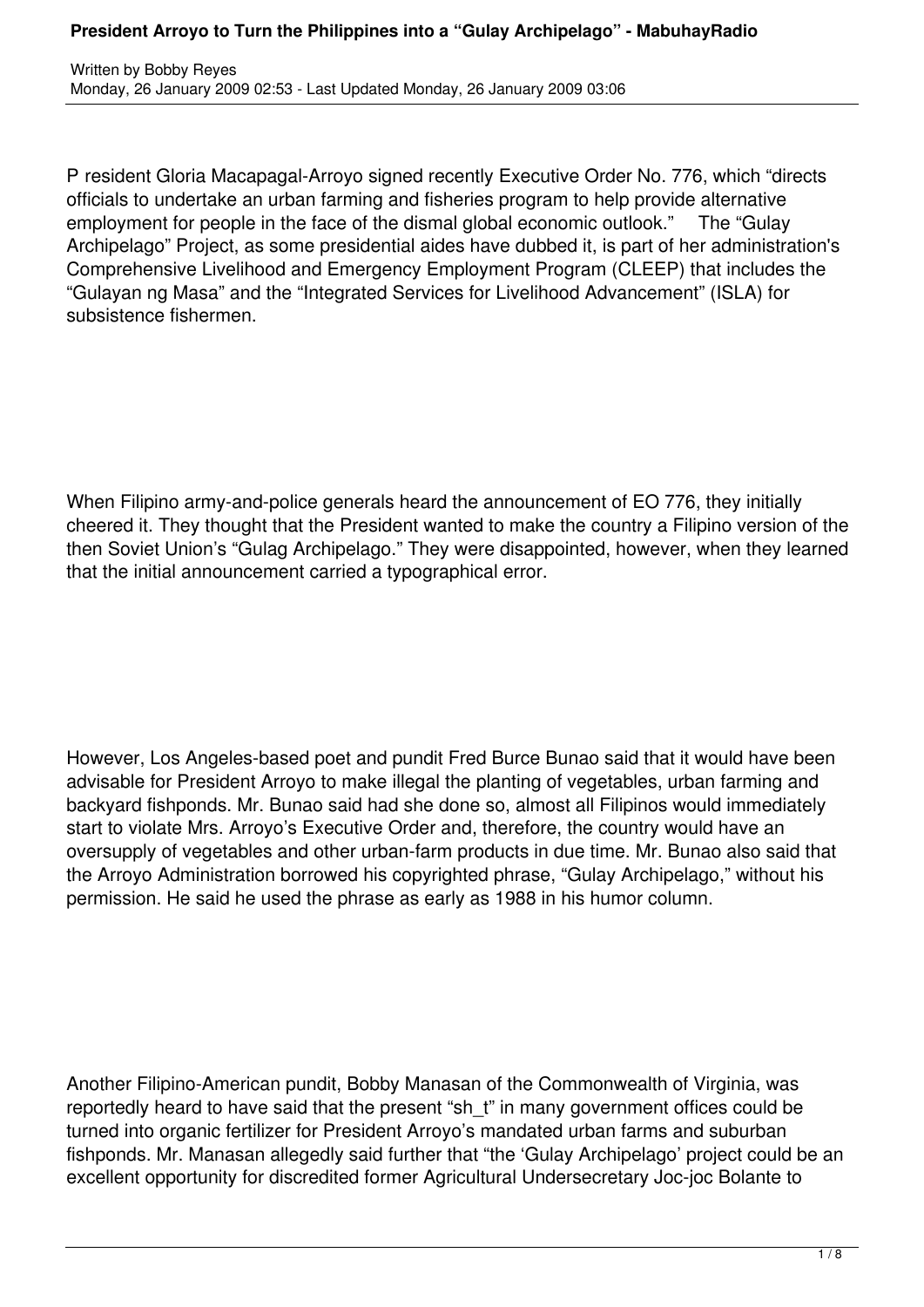Written by Bobby Reyes Monday, 26 January 2009 02:53 - Last Updated Monday, 26 January 2009 03:06

obtain redemption by gathering all the 'sh\_t' and other dirty craps in government bureaus and departments and turning them into compost."

On the other hand, some Filipino religious leaders fear that the Arroyo Administration's push for the "Comprehensive Livelihood and Emergency Employment Program" will turn into CLEEPtomania. Some wags like the running priest, the Rev. Robert Reyes (not related to this writer, who is only a namesake), say that some presidential kin and cronies are virtually kleptomaniacs and they would probably take advantage of the CLEEP to make more money at the expense of the people.

Philippine political-opposition leader Sen. Aquilino Q. Pimentel, Jr., welcomed President Arroyo's "Gulay Archipelago" initiative. Speaking in Tagalog, Senator Pimentel said: "Mabuti naman at tapos na sana ang pagtatanim nang sama ng loob ng ating Pangulo at magtatanim na lang siya nang mga gulay." (It is good that the President will stop planting the seeds of discord and she will just plant vegetables.)

President Arroyo ordered the launching of "Gulayan ng Masa" and the "ISLA" in urban communities, with the active participation of the Department of Agriculture, local governments, and the Philippine Amusement and Gaming Corporation (Pagcor). Vegetable gardens and backyard fishponds will be set up in vacant lots and unused government lands.

Unconfirmed reports say that the Pagcor plans to install huge aquariums in all the country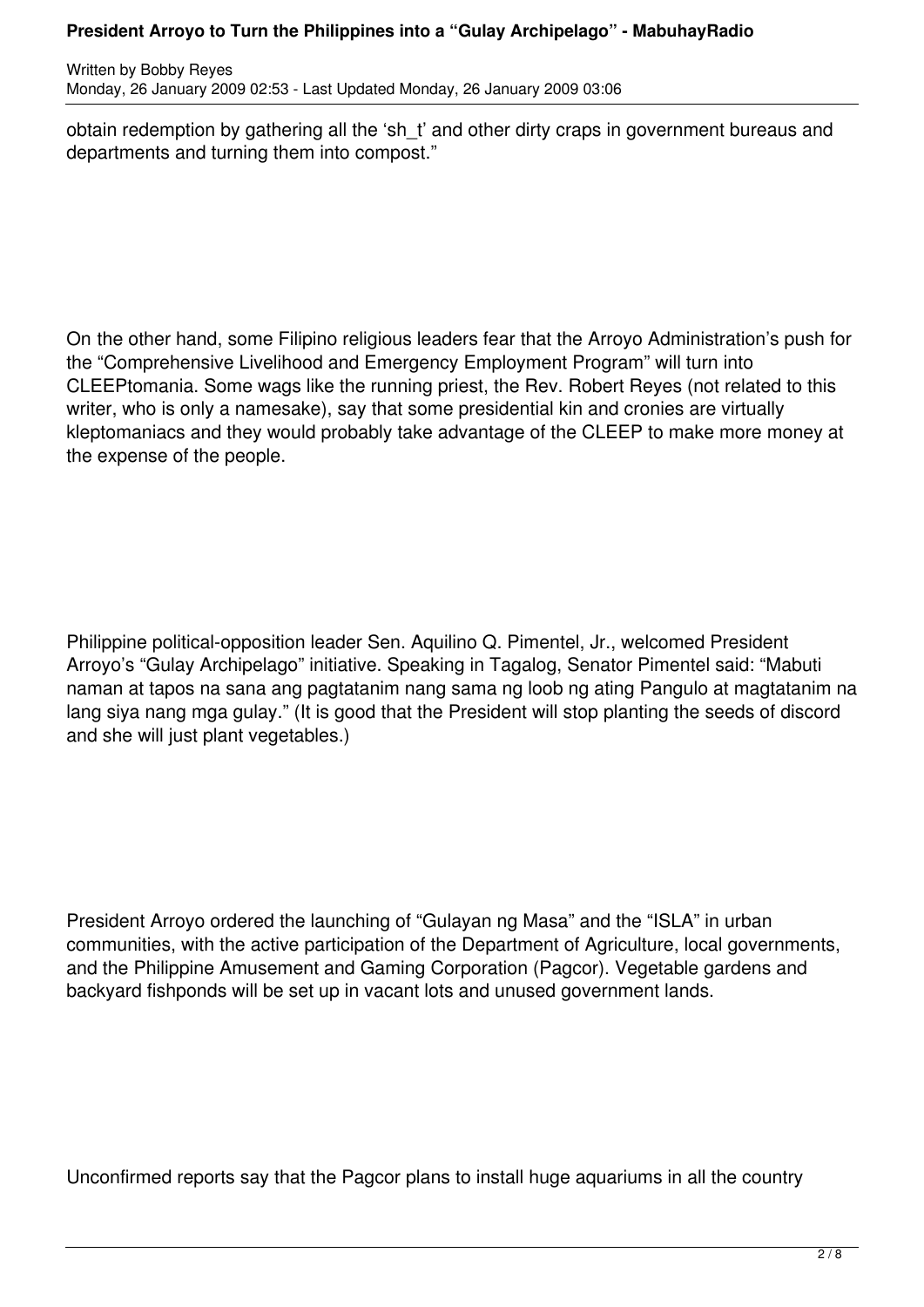## **President Arroyo to Turn the Philippines into a "Gulay Archipelago" - MabuhayRadio**

Written by Bobby Reyes Monday, 26 January 2009 02:53 - Last Updated Monday, 26 January 2009 03:06

casinos, so that tilapia could be raised in them. The tilapia harvests then could be used by casino restaurants. Instead of growing roses in hotel-resort gardens, the Pagcor will convert them into vegetable plots. Flower pots in Philippine casinos shall be converted into water-filled containers where asparagus could be grown hydro-phonically. The Pagcor plans further of converting all the swimming pools in all the country's hotel-casino resorts into "instant fishponds."

Homeowners of palatial houses in Metro Manila's exclusive residential enclaves such as Forbes Park and Magallanes Village reportedly are up in arms with the Pagcor plan of converting their mansions' swimming pools into fishponds. Leaders of the homeowners associations said that the Pagcor could do it only over their dead floating bodies.

The government will distribute—instead of cash—only vegetable seedlings and tilapia-and-catfish fingerlings to participants who will be identified by the Office of the President (OP). This way, the President's advisers say that nobody could dip their dirty fingers into the fund for the fingerlings.

As of press time, the OP has not issued a confirmation of whether another clone of the President would be created to head the CLEEP and/or the "Gulay Archipelago" Task Force.

Editor's Note: Readers may read this related article,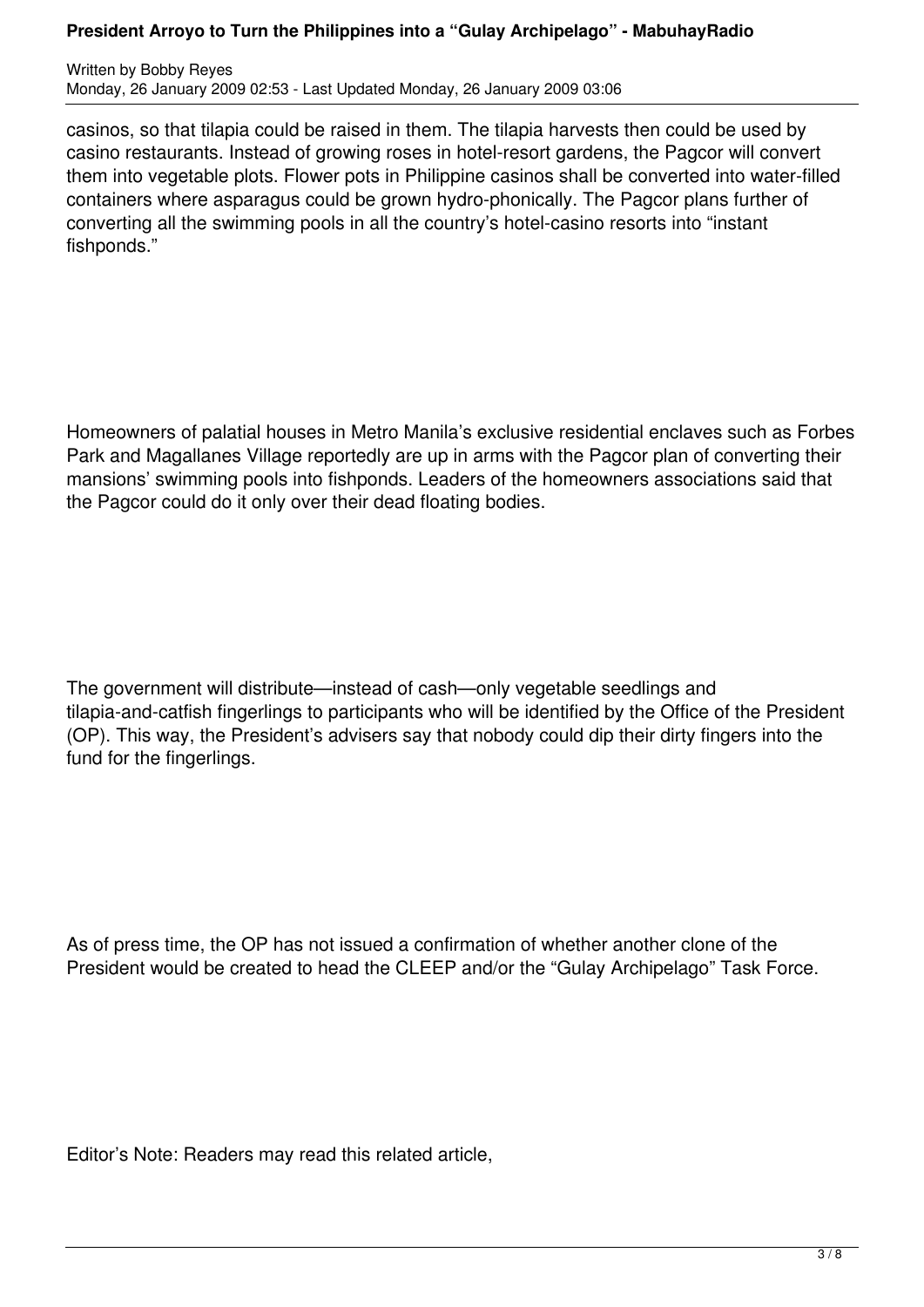## Scoop: The Philippine Government to Clone President Arroyo

[The President created a steering committee composed of the S](content/view/3393/51)ecretary of Agriculture, the directors of the Bureaus of Fisheries and Aquatic Resources and Plant Industry, the chairman of the Union of Local Authorities of the Philippines, the chairman of Pagcor, the chancellor of the University of the Philippines in Los Banos, and leaders of other concerned groups. The OP warned, however, the committee to stop the usual practice of only doing "bum steer" in its deliberations.

Governors and mayors were encouraged to set aside funding for the Gulayan ng Masa and ISLA and designate project supervisors in their areas. The OP clarified that raising marijuana is still prohibited by law and that it is not considered as vegetable in the first place.

Funds for the program will come from Pagcor and local governments with the DA providing a one-to-one counterpart.

\* \* \* \* \*

**Here are excerpts from a straight news article published by the Philippine Daily Star, as penned by Paolo Romero:**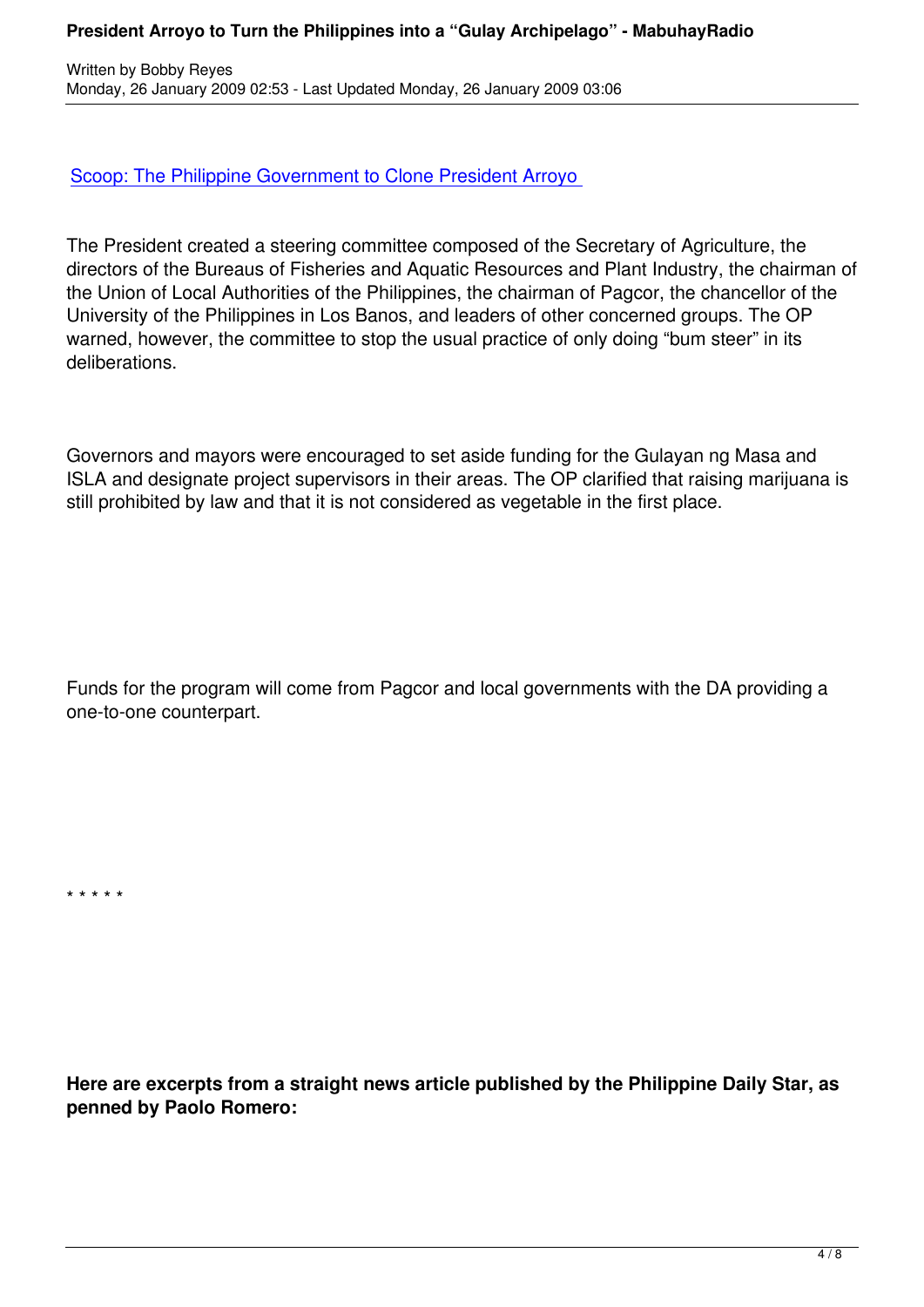http://www.philstar.com/Article.aspx?ArticleId=434810&publicationSubCategoryId=63

[By Paolo Romero](http://www.philstar.com/Article.aspx?ArticleId=434810&publicationSubCategoryId=63)

P resident Arroyo is borrowing a page from former First Lady Imelda Marcos and launching her own "Green Revolution" – a popular program during the Marcos regime that was primarily geared toward rice sufficiency.

Mrs. Arroyo has issued an executive order rolling out backyard food production programs in urban areas to strengthen the country's food security and generate livelihood and employment for the poor.

Mrs. Arroyo issued Executive Order No. 776 on Jan. 16. She said the EO would boost backyard food production as part of her administration's Comprehensive Livelihood and Emergency Employment Program (CLEEP) that includes the Gulayan ng Masa and the Integrated Services for Livelihood Advancement (ISLA) for subsistence fisher folk.

In May 1973, the Green Revolution was launched by former President Marcos and his wife, Imelda, under the name of Masagana (bountiful) 99, which aimed to produce 99 sacks of rice (almost five tons) per hectare that was necessary to make the country self-sufficient in terms of rice supply.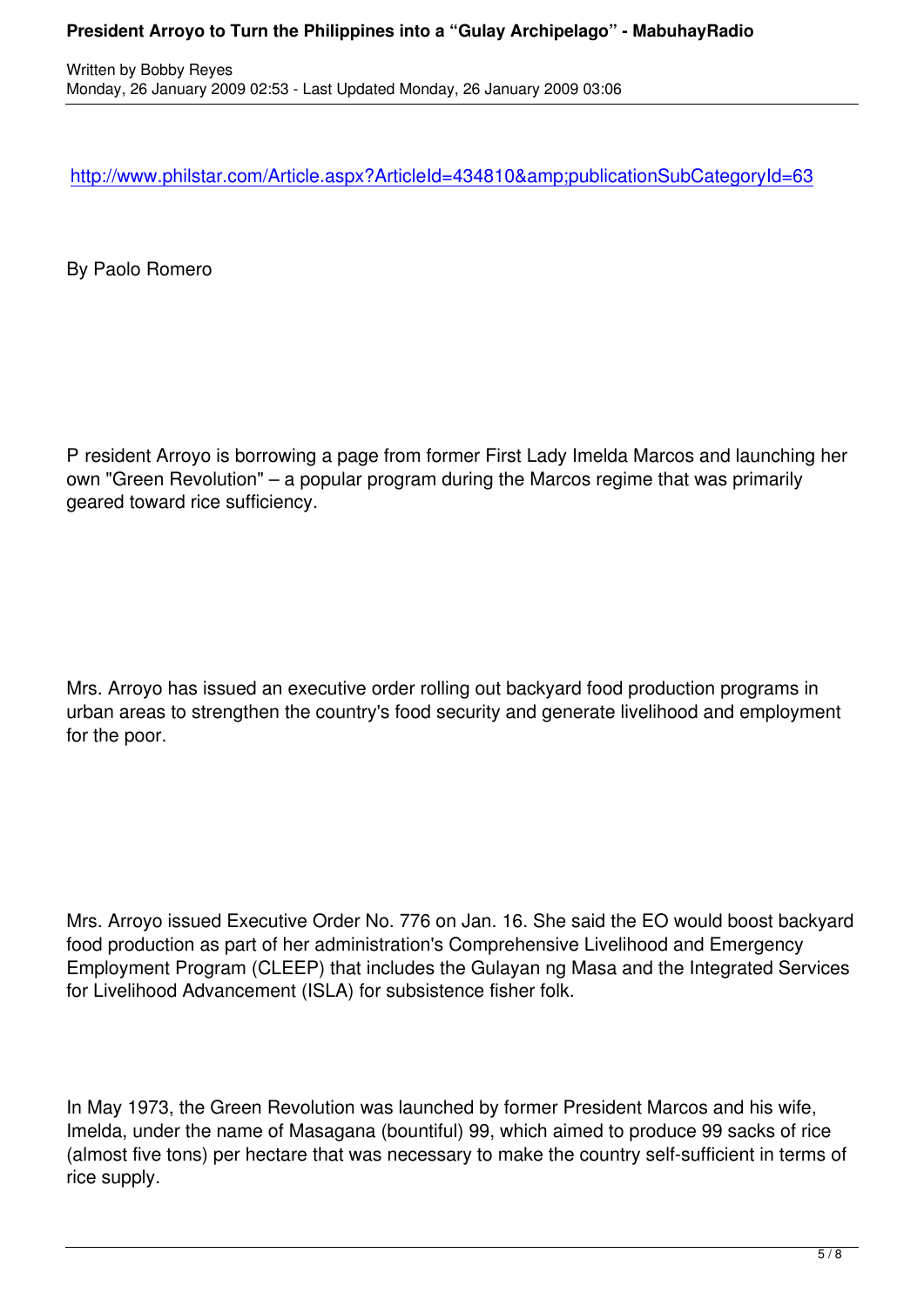Under the program, high-yield varieties of seeds were introduced, irrigation systems were built, and fertilizers, pesticides and agricultural credits which were 85 percent guaranteed by the government were provided.

Productivity doubled and by 1977, the Philippines was self-sufficient in rice for the first time in its modern history. Similar government support made the country self-sufficient in corn, and one of the world's leading coconut oil producers.

Under President Arroyo's EO, the Gulayan ng Masa and ISLA will be rolled out as part of a massive government food production program in urban areas with the active participation of the Department of Agriculture, local governments, and the Philippine Amusement and Gaming Corp. (Pagcor).

The rollout will include setting up of urban vegetable gardens and backyard fisheries in vacant lots and unused government lands, among other places.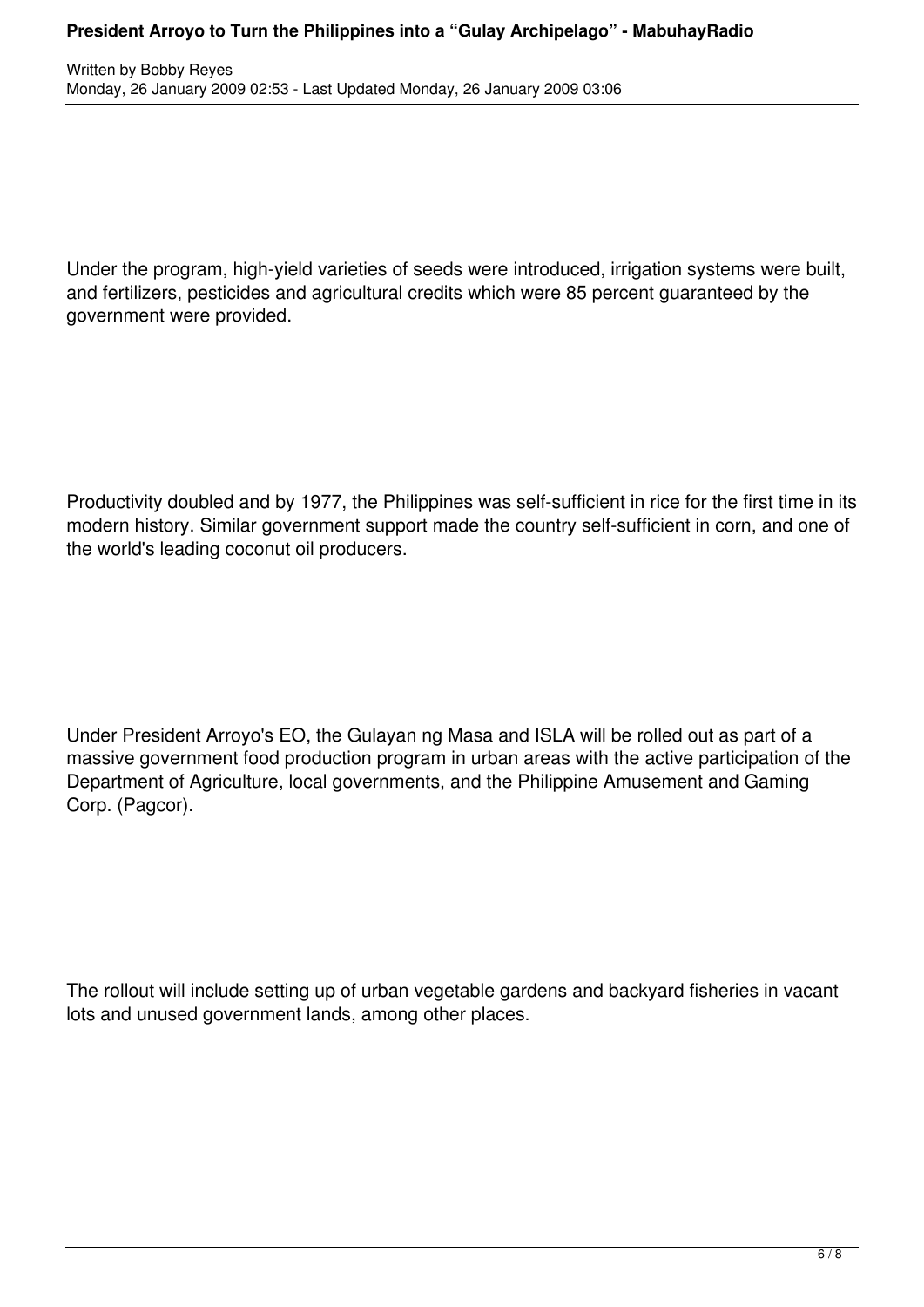## **President Arroyo to Turn the Philippines into a "Gulay Archipelago" - MabuhayRadio**

Written by Bobby Reyes Monday, 26 January 2009 02:53 - Last Updated Monday, 26 January 2009 03:06

Mrs. Arroyo said two-thirds of the world is in recession but the Philippines is sustaining its economic growth.

She also said the government has committed P300 billion for pump-priming programs that include CLEEP.

"It is not business as usual, government agencies should hit the ground running," Mrs. Arroyo said. "The government should take advantage of the window of opportunity that is, declining inflation and interest rates and good weather."

All governors and mayors are enjoined to set aside funding for the Gulayan ng Masa and ISLA in urban areas and designate project supervisors in their respective areas.

The University of the Philippines-Los Baños and other state universities and colleges will lend their expertise in agriculture and aquaculture to the program.

The activities of the project include: developing various modules for urban gardening; producing and disseminating information materials; identifying beneficiaries subject to the approval of the Office of the President for the program components to be funded by the national government; organizing seminars and site visits; distributing vegetable seedlings and tilapia/hito fingerlings;